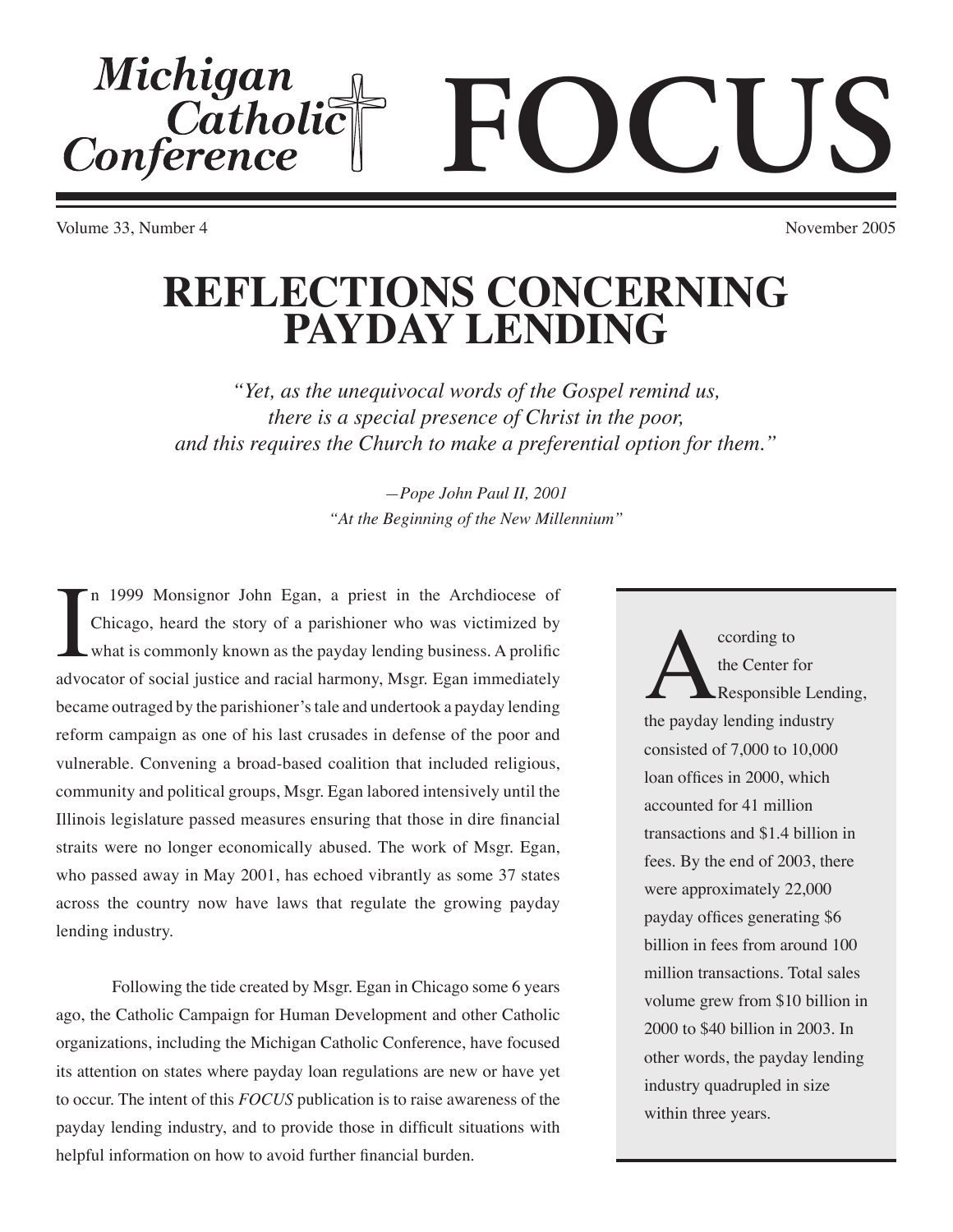## *Understanding Payday Lending*

Iso known as "deferred presentment," "cash<br>advances," or "check loans," the payday lending<br>industry provides customers with up-front cash to<br>help the customer pay off debts or creditors. The transaction advances," or "check loans," the payday lending industry provides customers with up-front cash to help the customer pay off debts or creditors. The transaction includes a customer writing a personal check to the business, or authorizing an automatic withdrawal from the customer's bank account, equal to the amount borrowed plus a fee that is either a percentage of the full amount of the check or a flat dollar amount. For example, an individual needs to borrow \$200 and writes a check for that amount plus \$56 in fees and interest. The business will then hold the check or authorized automatic withdrawal for a short duration, usually for two weeks or until the borrower's next payday. The customer then has the option of paying back the \$256 in return for the original check, depositing the check to the business, or renewing or rolling over the loan if it is unpayable.

 Until laws were enacted across the country to regulate the payday lenders, a lack of accountability or oversight had enabled many businesses to exploit poor and elderly customers with excessive fees and/or interest. Even in states where the payday lending industry is now regulated, the borrower is typically of little financial means and is subject to interest rates that far exceed that of any bank or credit card company. In the example listed above, the customer is paying a compounded annual interest rate of 730 percent.<sup>1</sup> While a very small number of businesses operate in median-income neighborhoods, the majority are located in densely populated urban areas with a high concentration of poor and minority residents. Cash Now, Fast Cash, Instant Cash Advance, and Cash Connection typify a payday lending business name, indicating the ease of the transaction to the customer.

In 2003 the Woodstock Institute, a Chicago-based

organization that addresses economic development and reinvestment needs in minority communities, released an analysis that found payday lending businesses are twice as likely to establish themselves in predominantly African-American communities.<sup>2</sup> Similarly, a March 2005 study by the Center for Responsible Lending found that African-American neighborhoods in North Carolina have three times as many payday lenders per capita as white neighborhoods—even after controlling for variables associated with the industry's assumed customer base such as income and home ownership. According to the president of the Center for Responsible Lending: "This study shows in the starkest terms that African-American neighborhoods bear the brunt of predatory payday loans."3

### *While a very small number of business of the very small number of business*  $\overline{neighborhoods},$  the majority are lo *areas with a high concentration of poor and minority residents.*

 In an effort to address these practices, and to confront what it called "the high risk nature of payday lending and the substantial growth of this product," the Federal Deposit Insurance Corporation (FDIC) released its *Guidelines for Payday Lending* report in July 2005. The guidelines were established following a letter composed by the attorneys general of 36 states, who wrote the FDIC chairman over concern that many payday lenders were using FDIC insured banks to undermine states' law. Recommendations from the FDIC report included allowing a "cool off" period between loans, a prohibition on additional advances to finance unpaid interest and fees, establishing a maximum number of loans in a calendar year, and provide that only one loan be taken out at a time.4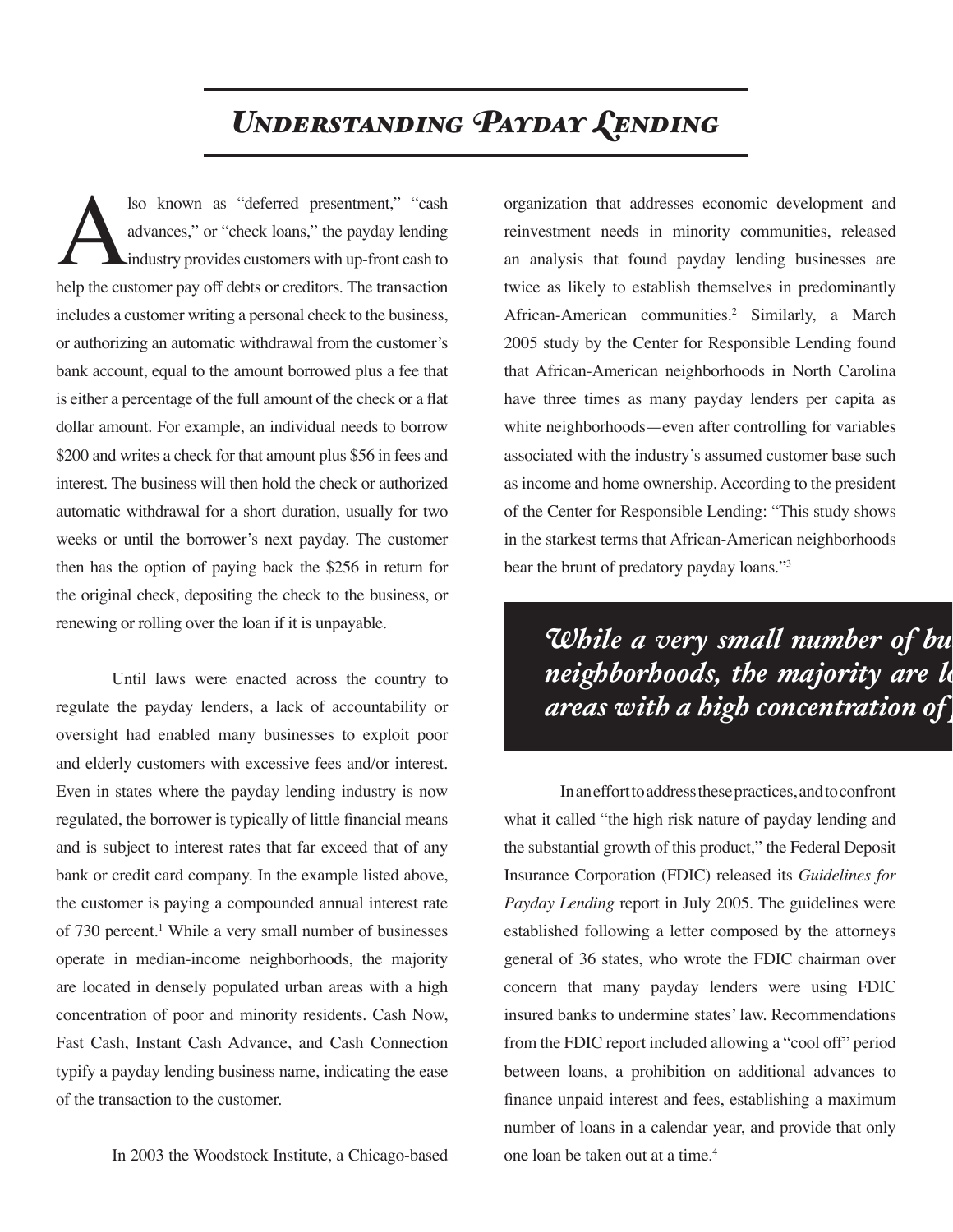#### *Michigan's Deferred Presentment Service Transactions Act*

I n 2005 the State of Michigan for the first time in its history enacted legislation that regulates the payday lending business. The legislation, sponsored by Representative Bill McConico (D-Detroit), is titled the "Deferred Presentment Service Transactions Act" and includes the following details:

A business engaging in the payday lending industry will need a license from the Commissioner of the state's Office of Financial and Insurance Services (OFIS). A separate license will be required for each location where business is conducted. By July 1, 2006, the commissioner of OFIS will have to establish an application process and timeline for businesses to seek licensure, as well as establish an application fee. Licenses will have to be renewed annually.

*While a very small number of businesses operate in median-income neighborhoods, the majority are located in densely populated urban areas with a high concentration of poor and minority residents.*

> A licensee engaged in deferred presentment can enter into one transaction with a customer at a time for up to \$600, and may charge a service fee up to 15 percent of the transaction. A maturity date cannot exceed 31 days. A transaction will have to be documented with a written agreement signed by both the customer and the licensee. An agreement cannot be renewed, although it can be extended if no additional fee was charged and if the balance owed did not exceed the amount owed on the original agreement.

> The commissioner of OFIS is required, by December 31,

2006, to develop, implement, and maintain a statewide common database with real-time access through an Internet connection that will be available to licensees and to the commissioner. The database will prohibit a licensee from entering into a transaction with a customer if the customer has an open transaction with the licensee or has an open transaction with any other licensee.

A licensee will be required to prominently post a notice containing certain specified statements about the nature of deferred presentment service in an area designed to be seen by the customer before entering into a deferred presentment service transaction, and will also be required to post prominently a schedule of all fees and charges.

A private right of action allows a customer to file a complaint against a licensee to the OFIS commissioner if the customer feels he or she has been wronged by the licensee. The commissioner of OFIS will have to investigate written complaints from customers and can investigate and conduct examinations on his or her own initiative as considered necessary. The commissioner is authorized to issue cease and desist orders; to suspend and revoke licenses; to investigate or conduct examinations and hold hearings to determine if the act had been violated, and can subpoena witnesses and evidence.